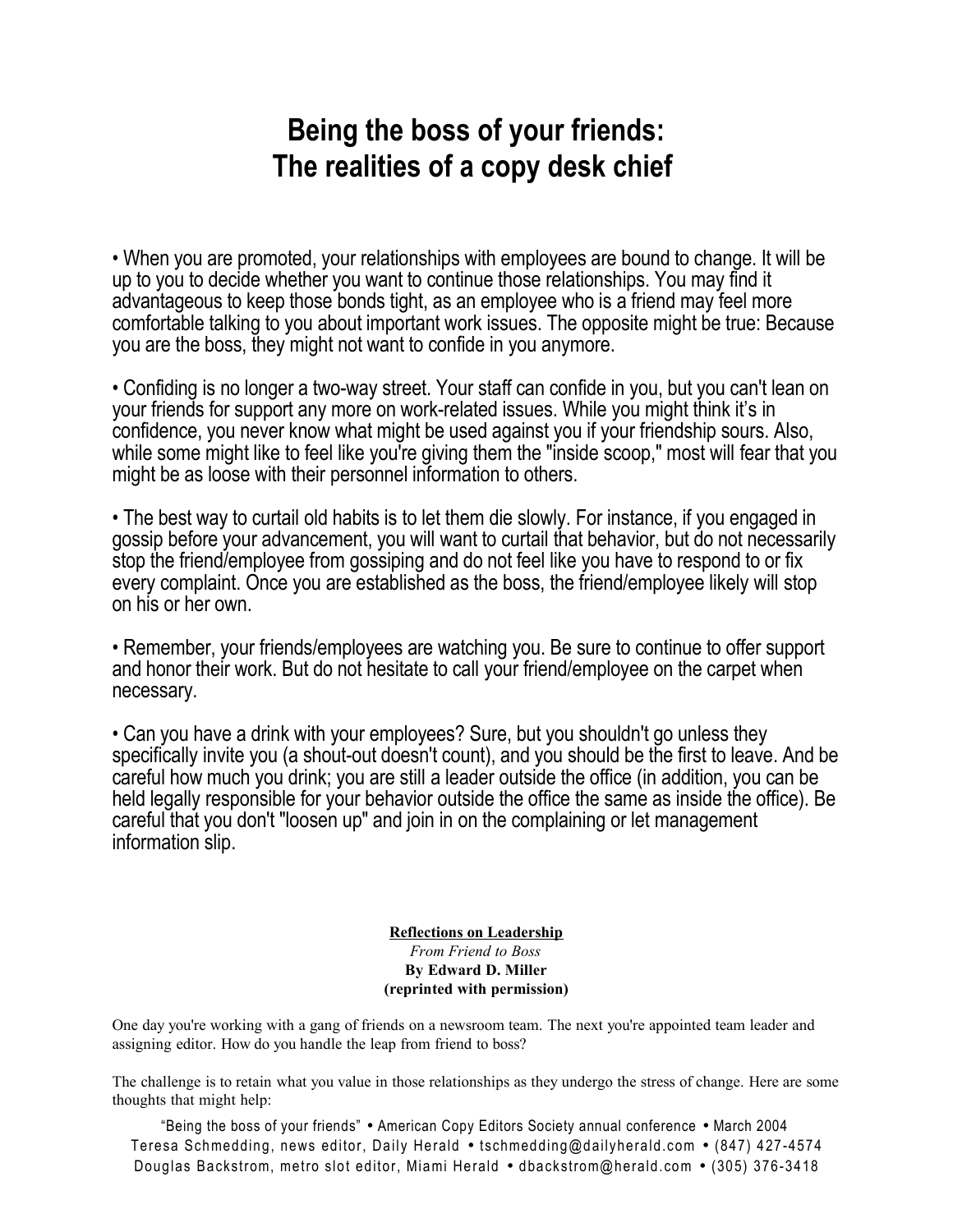**Don't kid yourself; things have changed**. Some people pretend that nothing has changed, that the old habits and attitudes between friends can be preserved intact after a promotion. But a lot has changed; you have a new role with different responsibilities and increased authority. That shift will color everything you do, including your social life. You may want to remain the old pal, but you've become the boss. Accept it.

**Be patient with the resentment**. In may be that your promotion was at the expense of someone still on the team. No one likes to be passed over for a job, so resentment is inevitable, but it doesn't have to be persistent. Be patient with those who feel victimized by your good fortune. You can sympathize with their "loss," but remind yourself that the promotion was someone else's decision. Time and your sensitive management will diffuse the resentment.

**Identify common goals**. Before you were promoted, you and your colleagues had understandings about common goals for the team. Identify and reinforce those shared objectives. They will be the basis for the team's work and relationships.

**Support collaborative initiatives**. A team's success depends on the effective collaboration of its members, so support ventures that require cooperation. Avoid having people work in isolation as you emphasize the team members' interdependence.

**Use the friendships**. Remember why you were friends in the first place. Altering your authority did not eliminate your caring and concern. Don't be afraid to continue to express those personal feelings. If they are genuine, they will endure.

**Be yourself**. You have to prove that you can do the new job, but you don't have to become a different person to do it. If you are self-confident, continue to rely on the style that got you the promotion. Don't affect a style that isn't authentic simply because you believe that's how bosses should act.

**Remember how much you depend on your colleagues**. When I coach people about how to manage the boss, I emphasize how much the boss needs them. Your boss's own career is dependent, in part, on how well you do your job. Remember that when you become the boss. You need them as much as they need you.

**Early signals are important**. Colleagues put a lot of stock in the early signals of a new boss. What you say and do first is important. Here are four messages to get across:

- You intend to be fair, and to be held accountable for your fairness.
- You intend to be inclusive and open to all.
- You intend to be flexible.
- You will continue to be a learner, and will depend on colleagues to be coaches.

Finally, remember why you were made the boss: You have a job to do. To get it done, you need to build new working relationships while maintaining old friendships.

## **Reflections on Leadership** *When Friends Become Bosses* **By Edward D. Miller (reprinted with permission)**

How do you handle your friends when you become their boss? How can you establish authority while preserving friendships?

There are several challenges in this awkward but common situation:

• As a new boss, you will continue to be tugged back toward your old job. This is hardly a surprise. After all, it was your competence and confidence in that old job that contributed to your promotion in the first place.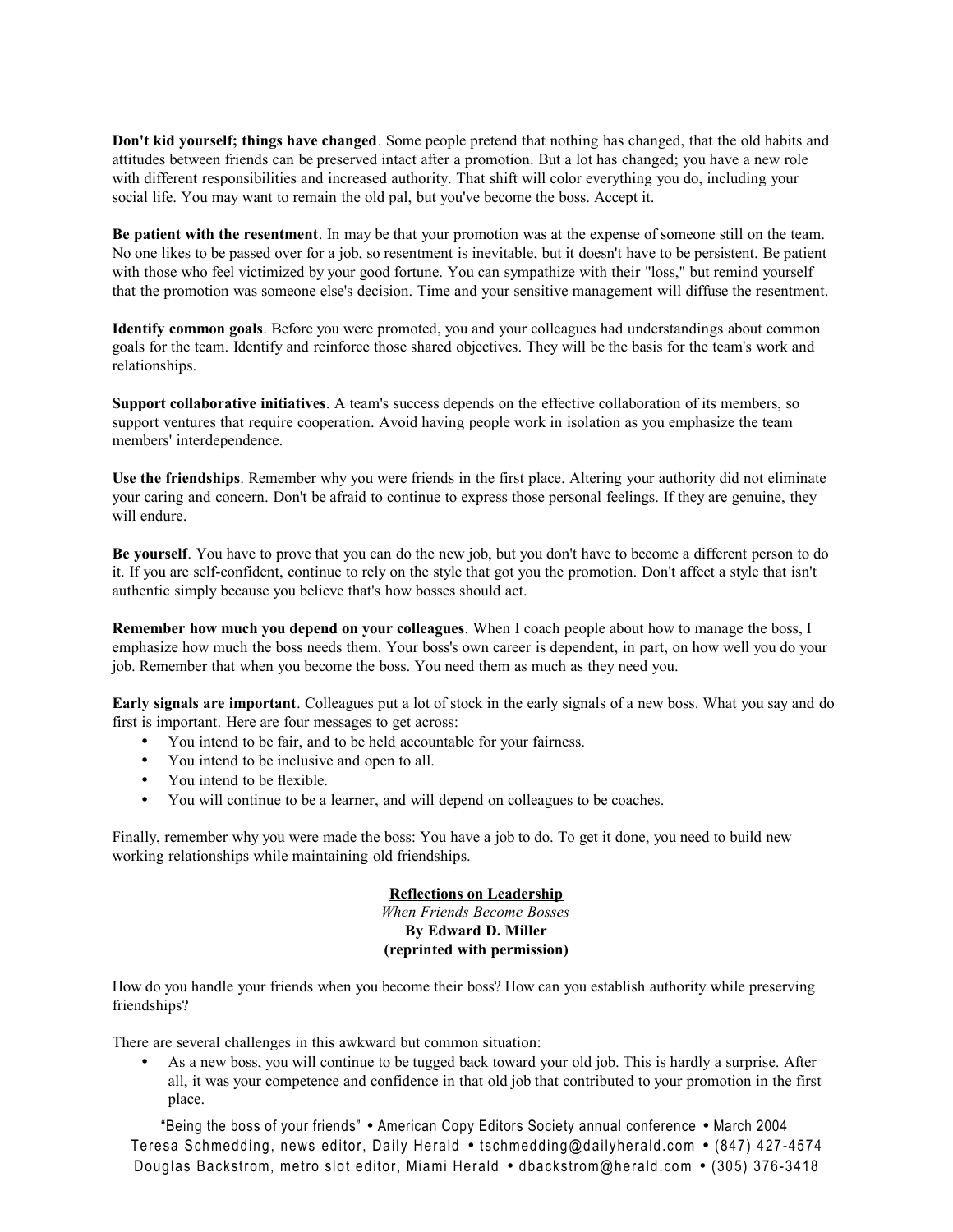• Your new "subordinates" are also holding onto the past. Even if your predecessor was a jerk who deserved to be replaced, to your colleagues he was a familiar jerk. They had learned how to work with him (or around him, if necessary). Until you get equally familiar in the leaders' role, colleagues will treat you with caution.

As a result, you and your new colleagues have to give up some of the familiarity of the past as you explore the uncertainties of the future. That's a formula for tension.

There are four styles of leadership that a new manager must master.

- A strong leader can hold *autonomous* authority.
- That leader can *delegate* authority to team members.
- The group can be *consultative*, with the leader making the final choice.
- Individuals, including the leader, can agree to work toward *consensus*.

Leaders will have a preference, but need to master all four styles because the preferences of the team members have to be incorporated in the decision on how to operate a team. A leader may prefer to delegate, but if the group wants to be consultative, that is probably the style that will work better in most circumstances.

Here are some tactics that will help a newly promoted leader manage (and keep) her friends: **Don't dwell on what's changed**. Your friends are as self-conscious about the promotion as you are. You don't have to apologize or speculate aloud how surprised you were to get the job. Just plan how to do it.

**Don't change much right away**. The fewer initial changes you make, the smoother the transition will be. Maintaining familiar routines for a while will be reassuring and stabilizing. If you must do something, solve some scheduling problems or eliminate some administrative hassles. Reducing some unnecessary grunt work is another quick way to score a success.

**Listen a lot**. Most bosses don't know enough about their colleagues' values, goals, and personal ambitions. A good opening move is to have informal but purposeful conversations to gather this information. Even if you think you know the answers, have the conversations anyway. You're certain to learn something, and your focus on colleagues will deflect the spotlight that's on you.

**Pace your ideas**. Don't be too smart too soon. Even if you're straining at the bit with good ideas, hold back. Authority comes with your new title, but respect has to be earned. It is the respect of your colleagues that will allow you to go forward. You build respect through expertise, helpfulness, coaching, recognizing good work, and involving others in important decisions. Until you fill up a reservoir of respect, try not to show off.

**Focus on a new project**. After an initial strategy at stabilization, you may want to focus the group on a new project that has widespread appeal. Breaking new ground will establish a record for the team with you as its leader.

**Be careful about mandating change**. People don't change because you want them to; they will change only if they want to. Be sure you can enumerate the benefits to them for any change you propose.

**Take your time**. New leaders invariably rush things. To preserve the friendships even as the relationships change, measure your pace carefully. Take time to talk to people about their work. Float proposals before you inflict them. Have a plan for each day on how you will work on key relationships.

Preserving friendships is important. A study by Karen Shen of the Wharton School of Business at the University of Pennsylvania suggests that people who are friends are more efficient than acquaintances in performing collective tasks. Apparently, friendship spurs and facilitates honesty, trust, and respect. She speculates why:

*"The friends were able to challenge one another's ideas in a constructive way because they felt safe doing so...In the groups of acquaintances, people were almost too polite. They couldn't criticize one another because they were afraid of offending someone...Their interactions were typically of lower quality and less creative..."*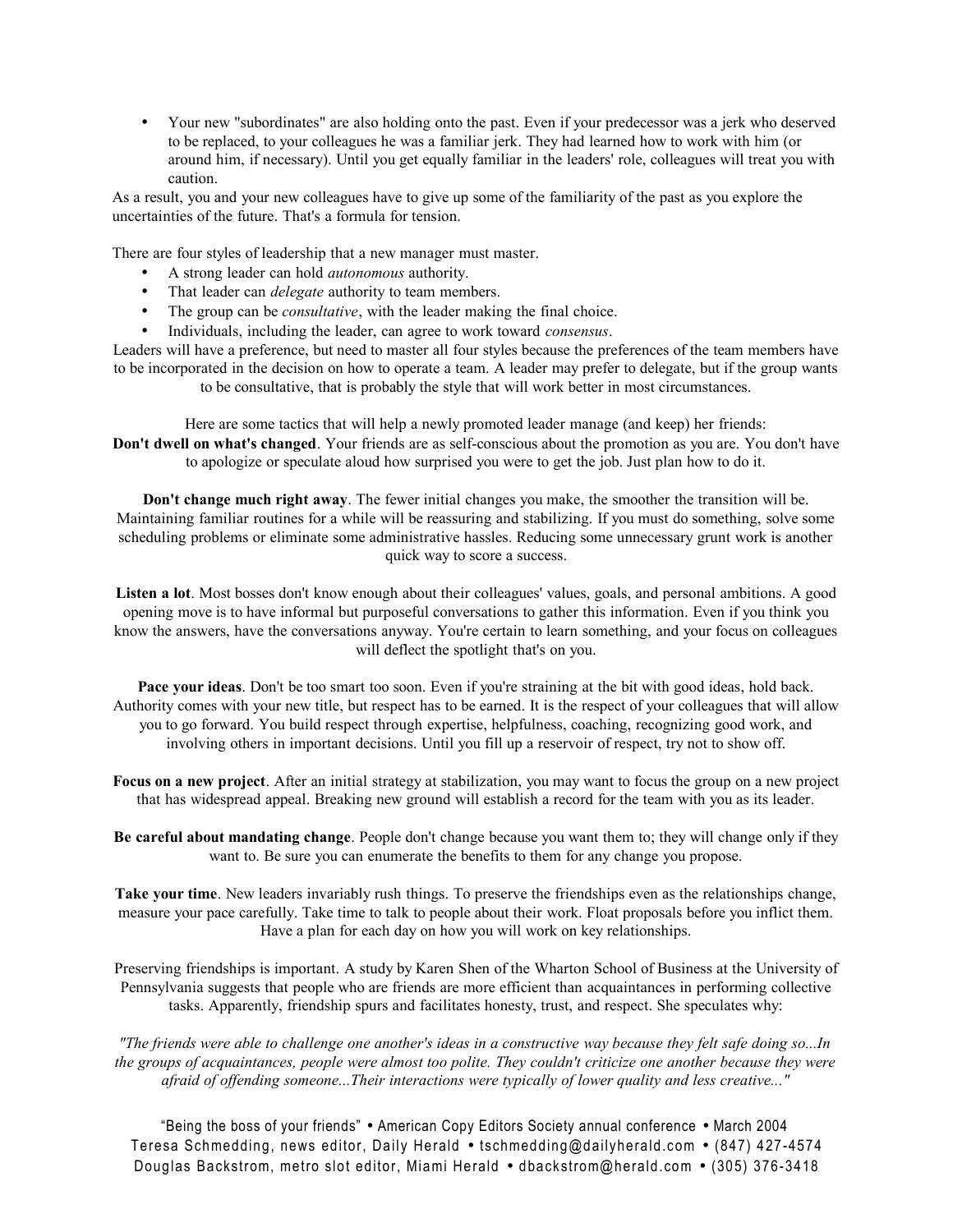**Finally, don't pretend that nothing has changed**. You are different by virtue of your new status and authority. Be yourself, but remember that your new self is always on stage.

## **Reflections on Leadership** *A Management Partner* **By Edward D. Miller (reprinted with permission)**

Here's an idea that will help you grow as a leader: Develop a working relationship with a "management partner." The partner, probably a peer but not necessarily someone you work with directly day-to-day, can be an invaluable coach in at least three important areas:

- Your goals and standards
- Time management
- Self-evaluation

A management coach can be a mentor, sounding board, and reality checker. She will not tell you what to do, but will take seriously your invitation to help determine how well you're doing it and how you might do it better or more consistently.

An effective management partner would do three things:

1. **Coach your thinking**. None of us can claim to have developed our skills and savvy single-handedly. We all had people in our lives who, when we needed a wise counsel, listened instead of talked. They asked question after question to help us see the flaws in our reasoning or distracting power of our appetites. The best ones resisted the temptation to judge. They guided; they didn't direct.

It's important to recruit the right person; you don't need another know-it-all in your life. You need a friend who can balance candor and loyalty as she coaches your thinking.

2. **Monitor progress**. *"How am I doing?"* is a hard question to answer alone. Our capacity for self-delusion disqualifies most of us as reliable evaluators of our own progress. You need someone who can understand what you're trying to accomplish and give you the interim reports necessary for mid-course corrections. This requires an intimate knowledge of your goals, values, strengths, weaknesses, and fears. Not many of us are comfortable sharing any of that. A management partner needs to know all those things we are reluctant to admit to ourselves.

3. **Help you change**. In workshops on change management, I like to substitute the verb "transform" for "change." "Transform" comes from Latin roots that mean *"to carry across and establish on the other side."* That definition suggests there is something from the present you're taking into your future "on the other side," that there is a journey to be undertaken that will carry you away from your present place. Poets have used this image for a long time. My point is more practical: You need a traveling companion that can help read the map and negotiate the obstacles on that journey.

A management partner can help you see what you're doing consistently well, and more important, what you may be doing well but inconsistently. Responding to the imperatives of change is difficult without someone's active monitoring and gentle advocacy on your behalf.

Let's look briefly at three important tasks you need to master and how your management partner can help: 1. **Establish goals and standards**: Effective partners can ask important questions:

- *What do you want? What are your goals for this week, for next year?*
- 
- *What will "success" look like? Is "success" worth the effort?*
- *What's required to make it happen? What do you have to do?*
- *How will you evaluate progress?*